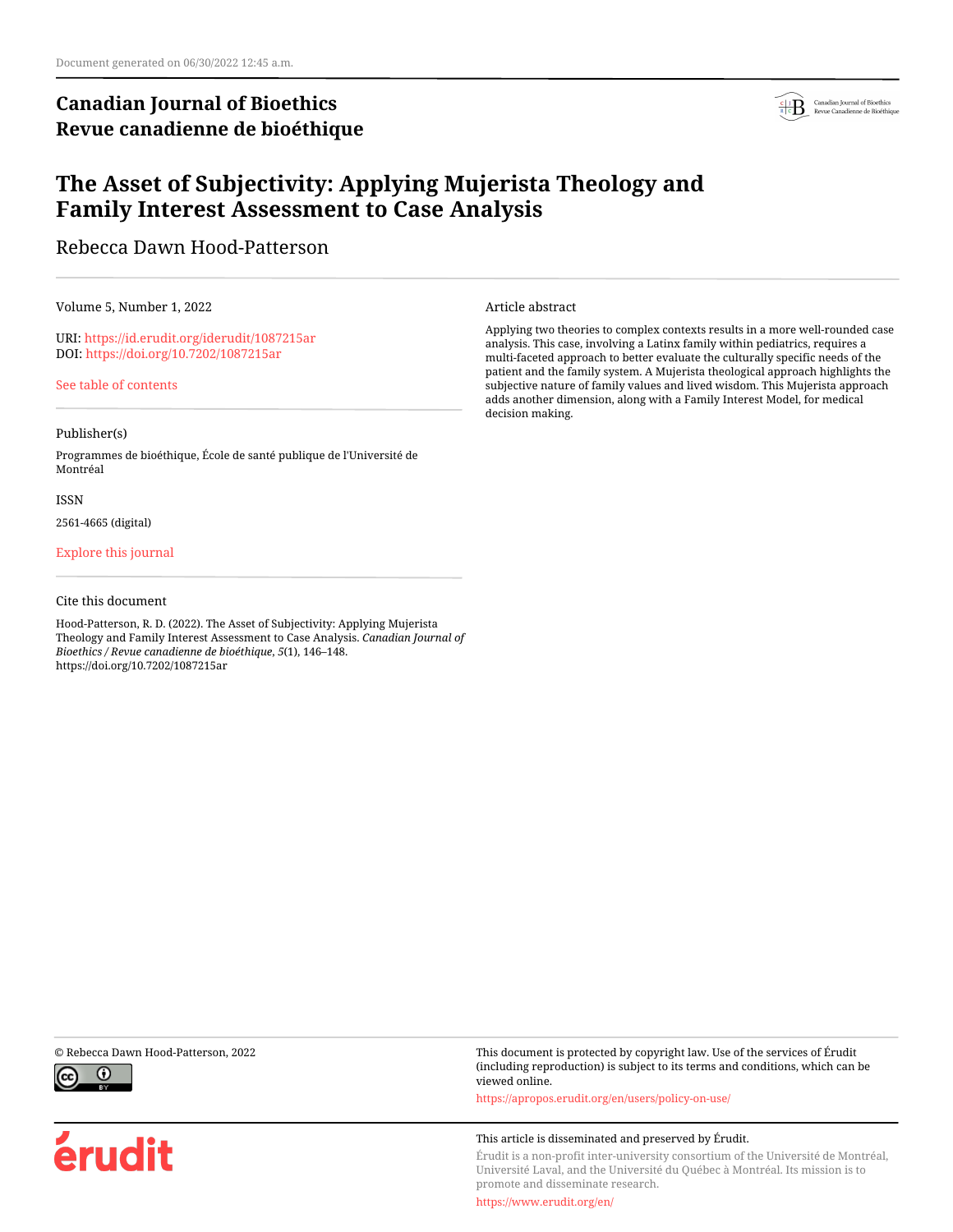

**ÉTUDE DE CAS / CASE STUDY**

# **The Asset of Subjectivity: Applying Mujerista Theology and Family Interest Assessment to Case Analysis**

Rebecca Dawn Hood-Pattersona

### **Résumé Abstract**

L'application de deux théories à des contextes complexes permet d'obtenir une analyse de cas plus complète. Ce cas, qui concerne une famille latino-américaine en pédiatrie, nécessite within pediatrics, requires a multi-faceted approach to better une approche multidimensionnelle pour mieux évaluer les besoins culturellement spécifiques du patient et du système familial. Une approche théologique Mujerista souligne la nature subjective des valeurs familiales et de la sagesse vécue. Cette Mujerista approach adds another dimension, along with a Family approche Mujerista ajoute une autre dimension, ainsi qu'un Interest Model, for medical decision making. modèle d'intérêt familial, pour la prise de décision médicale.

### **Mots-clés Keywords**

théologie Mujerista, méthode théologique, prise de décision familiale, contextes latino-américains, pédiatrie

Applying two theories to complex contexts results in a more wellrounded case analysis. This case, involving a Latinx family evaluate the culturally specific needs of the patient and the family system. A Mujerista theological approach highlights the subjective nature of family values and lived wisdom. This

Mujerista theology, theological method, familial decision making, Latinx contexts, pediatrics

### **Affiliations**

<sup>a</sup> The Center for Children's Health, Cook Children's Health Care System, Texas, USA

**Correspondance / Correspondence:** Dawn Hood-Patterson[, dawn.hood-patterson@cookchildrens.org](mailto:dawn.hood-patterson@cookchildrens.org)

# **INTRODUCTION**

Applying two theories to complex contexts results in a more well-rounded case analysis. This case, involving a Latinx family within pediatrics, requires a multi-faceted approach to better evaluate the culturally specific needs of the patient and the family system. A Mujerista theological approach highlights the subjective nature of family values and lived wisdom. This Mujerista approach adds another dimension, along with a Family Interest Model, for medical decision making.

# **CASE**

Lucas,[1](#page-1-0) a Latino male, was born with Jarcho-Levin syndrome. He went from one Neonatal Intensive Care Unit (NICU) to a higher acuity NICU because he had trouble breathing. Lucas was discharged home after three months but remained at home only ten days before being readmitted for a respiratory infection. The initial goal was to help maintain Lucas' respiratory health and capacity until he was stable enough to have corrective surgery to expand his rib cage and correct his cervical vertebrae. As it was, his lungs could grow at pace with his body's need but because of his neck, Lucas could not safely maintain his airway.

Eventually, the healthcare team recommended a tracheostomy until they could get him to his corrective surgery. Lucas' mom, Sandra, agreed to the procedure and successfully completed trach-training. After several more months, a few stays in the Pediatric Intensive Care Unit, and never being able to wean Lucas to home-ventilator settings, the burden of caring for Lucas in the hospital while also caring for her other toddler, Leo, at home, Sandra recognized Lucas' diminished quality of life. Lucas was no longer playful, he acted agitated when being held, and he had several infections that kept him in intensive care. After each infection cleared, it seemed like Lucas had a lower base line than before the infection. Sandra asked the healthcare team to decannulate Lucas, allowing natural death, saying that he was "tired of fighting."

# **THEORY EXPLAINED**

Two theories can work in tandem to better understand the intricacies of this case. The first is a narrative theory that comes from Mujerista theology (a Latin@ feminist theology) – *la vida cotidiana* or "everyday life". The second is a theory comes from an ethical assessment framework. I begin by briefly defining these two theories and then describe, in greater detail, how each highlights different aspects of the case.

*La vida cotidiana* is a narrative theory (or a system of explaining how a narrative functions) that provides a culturally-specific manner to engage and evaluate lived wisdom. When narrating *la vida cotidiana* we are not simply telling a story to understand the ideas or meanings embedded within the story; instead, we begin to see how lived experience has the capacity to change

<span id="page-1-0"></span>j  $^{\rm 1}$  All names have been changed, the family dynamics were altered, and a few details about the case were modified to better deidentify this case.

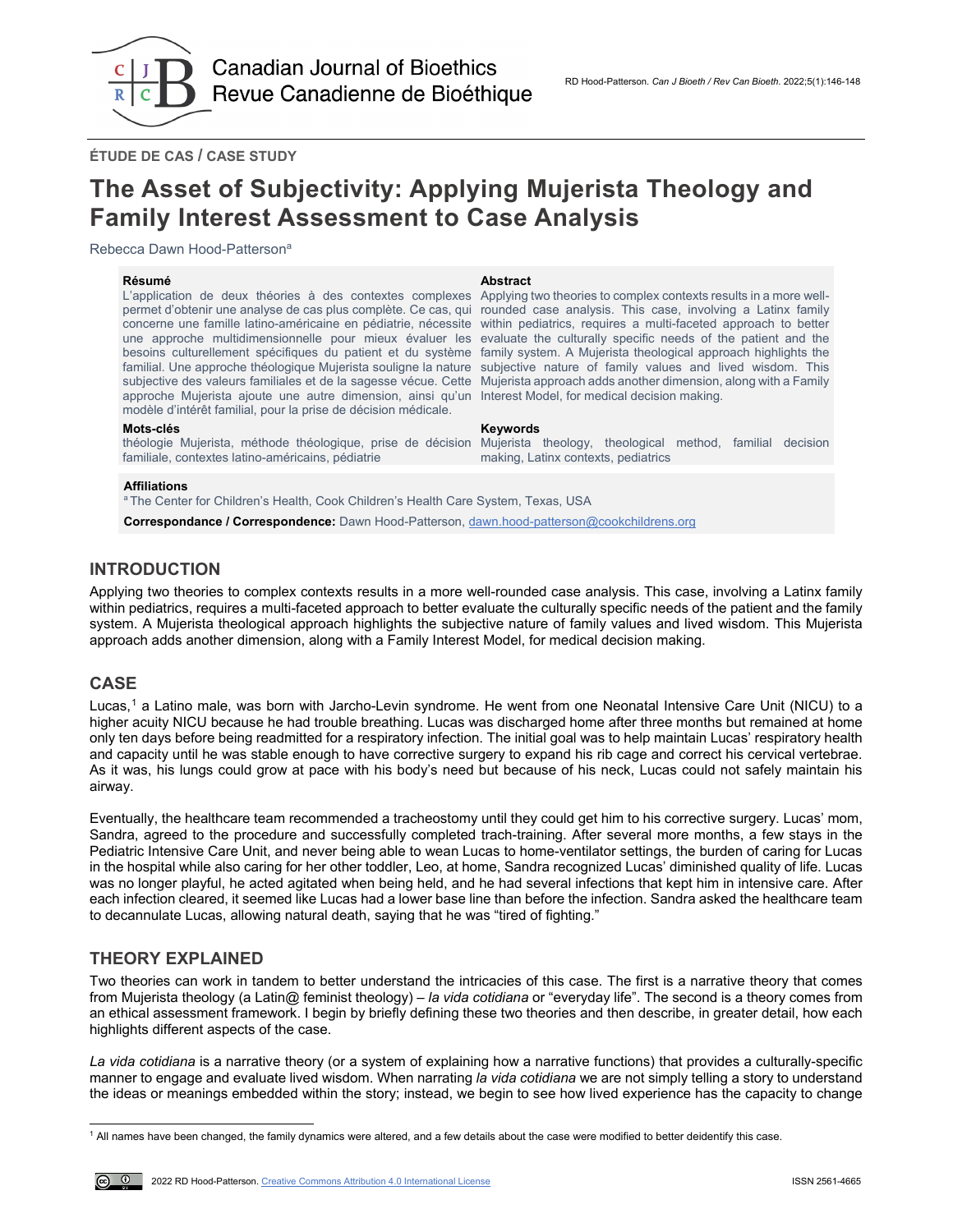or shape our theology, our values, our experiences, or the meanings we assign to those experiences. This narrative theory elevates lived experience in a way that puts it at the same level of importance as education, faith doctrines, values, or expert knowledge. It recognizes that, at times, the best course of action emerges through analysis of the seemingly mundane events of daily life, amplifying our learning-by-doing.

The second theory that can help shine light on this case emerges from an ethical assessment framework. The Family Interest Model takes into account the varied positions that a family may take when making choices about medical treatment and care (1). This model highlights how the centre of gravity (so to speak) is different for each family as they weigh the needs of each member of the family and/or as the family as a whole. It accounts for the fact that no family is alike when making a choice. Assessing different models of family decision-making and needs can strengthen the ability to offer a recommendation informed by the family's own constraints, contexts, and circumstances. Arguably, this model also highlights the many, sometimes opposing, needs that a family must grapple with when determining the best course of action for the family and for the patient.

Let me first examine in more detail what it means to narrate *la vida cotidiana*. In their work with Latin@ women, Ada María Isasi-Díaz (2) and Carmen Nanko-Fernandez (3) identified specialized knowledge emerging from *la vida cotidiana*, or common, everyday life.[2](#page-2-0) *Lo cotidiano* is an intersectional, hermeneutical, and epistemological position encouraging subjective reflection on the "stuff" that makes up the "shared experience" within daily lives of Latina women (2, p.67). *Lo cotidiano* is a heuristic device used to understand and solve complex problems in a way that elevates lived experiences and learned expertise. In this framework, subjectivity is key. Subjectivity, within *lo cotidiano,* is not a detriment to this way of contextual evaluation or learned expertise. Embracing subjectivity is a way of extoling difference while simultaneously resisting individualizing ideals that often make humanity more isolated (2).

Nanko-Fernandez's (3) approach assumes that useful knowledge is embedded in *la vida cotidiana*.[3](#page-2-1) Meanings given to life are constructed from doing the work of life – we know because we do. The subjective narratives and experiences of daily life agitate implied theories and social discourses about what it means to live with a "non-normal" body. Similarly, listening to the stories of daily life, as parents care for their children, can uncover broader concepts about familial and cultural values that might otherwise go unnoticed. The objective of narrating *la vida cotidiana* is to offer juxtapositions that "interrupt the norm and offer opportunities to entertain new ways" of thinking about our lives and the meanings that we give (3, p.xx).

Narrating *la vida cotidiana* is not simply telling a detailed life story; it is not a biography or medical history. Graham et al. (4) note that this form of narration extracts the embedded, implicit, values-laden constructs that materialize in the daily routines of parents caring for their children – those stories which might otherwise be overlooked. Asking about the "stuff" that makes up common, everyday life when caring for a child with a complex medical condition generates unique sets of knowledge. Oftentimes these experiences are so routine, write Holland and Ramazanoğlu (5), a "knowing in the doing," that they are "not yet discursively appropriated" (p.73). Healthcare providers and clinical ethicists must ask about the "common" and "routine" sources of knowledge that parents learn, simply because of the cares, tasks, and labour that is part and parcel to the close, every-day interaction with the body of their child.

I now turn to the second theory, one derived from assessing family interests within ethical decisions. In conjunction with knowledge gained from her daily lived experience, Sandra must also evaluate what is in the best interest for her family. This is where the four models described by Groll becomes helpful (1). Groll reminds us that not all families prioritize the same things when making decisions. Through Groll's perspective, taken with *la vida cotidiana*, we can see that some families may not even know to articulate the "common" or "mundane" things that happen as they care of their child(ren) or they may undervalue the beliefs embedded in the prosaic. Drawing conclusions using a Family Interest Model (1) we know that the right decision for a patient is never ascertained without considering the impact of the decision within a larger familial or societal framework. The Jarcho-Levin syndrome and respiratory infections were particular to Lucas' body but each member of the family, to varying degrees, shared an experience of that illness (6-7). In making a decision about Lucas' care, Sandra must consider all parties involved – her own, Leo, Lucas, their father, her extended family and her in-law's family (the extended families help with transportation, childcare, and spiritual and emotional support).

Sandra had to evaluate her values with regard to determining what it means for Lucas to "be alive" and what it means to be an attentive and well-bonded parent to her son Leo. Sandra also had to consider the contextual constraints of remaining in the hospital with Lucas, far from home, and with limited transportation. Each family member, her values, the values of her family, and the contextual constraints, when examined together, highlight conflicting priorities and points of agreement. Yet, when reading the conflicting priorities and points of agreement through the lens of *la vida cotidiana*, it becomes possible to see how Sandra and her family prioritize their values.

# **APPLICATION**

First, ethicists must pay attention to the cultural-contextual. The Western-centric training that many clinicians receive can undervalue the lived knowledge gained from daily life. Clinicians should become accustomed to helping families and caregivers

<span id="page-2-0"></span>j <sup>2</sup> One must proceed with trepidation and awareness, however, and not usurp a methodology particularly tied to a cultural *lucha* (fight) for identity and survival.

<span id="page-2-1"></span>When White clinicians and researchers use a method from a people group outside of their own, they must pay attention to the historical function of that method.<br><sup>3</sup> The knowledge generated, particularly for Nanko-Fernandez, practice.